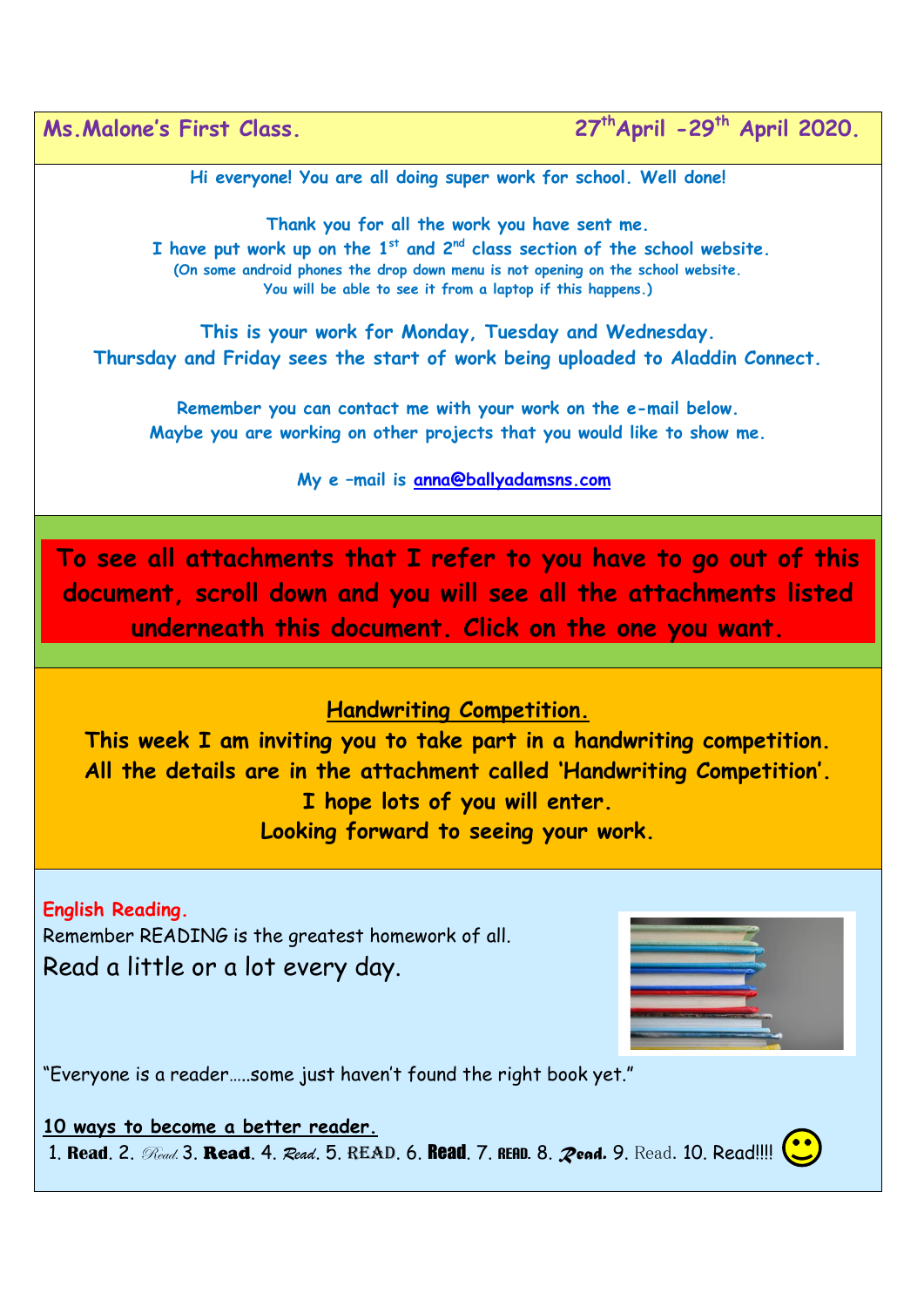## **English Writing.**

**Continue Your Diary.**

All Department

- Every day write four or five sentences about what you did that day.
- Download a template for your diary using the attachment or use your own notebook.

## **Maths.**

- **Addition and Subtraction.** Click on the attachment. There are three worksheets, one for each day for you.
- Pattern Counting Games. Practise counting in 2s, 3s, 4s, 5s and 10s. Below are games you can play.

## **Games for Pattern Counting.**

| $\bullet$ | <b>Listen and Count. 2 player game.</b>                                                   |
|-----------|-------------------------------------------------------------------------------------------|
|           | You will need: A tin and blocks/pieces of Lego. Drop Lego into the tin one a time and the |
|           | other person counts in twos as they drop in.                                              |
|           | <b>For example:</b>                                                                       |
|           | Player 1 drops 6 pieces of Lego into a tin.                                               |
|           | <b>Player 2 listens and counts.</b>                                                       |
|           | Player 1 asks player 2 what the answer is. The answer in this one is 12.                  |
|           | Variation: This game can be played in the exact same way changing the number you are      |
|           | counting in. Count in 3s, 4, 5s and 10s.                                                  |
|           | <b>Number Tennis.</b>                                                                     |
|           | Take turns counting in 2s, 3s, 4s, 5s and 10s.                                            |
|           | Starts by saying zero, then 2, 4, 6, 8 over and back.                                     |
|           | Variation: Start at 20, Start at 50.                                                      |

- **Variation 2: Start at 50 and go backwards in 2s or 10s etc.**
- Continue with Master your Maths, week 20. Page 44 and 45. Friday test on page 85.
- If this is your first time accessing Master Your Maths here is how. Go to [www.cjfallon.ie](http://www.cjfallon.ie/) There is a yellow box, click here. Then click on your class and then Maths. Open the Master Your Maths 1.

| Level                         | <b>Class</b>         | Subject                    | <b>Series</b>       | <b>Title</b>        | Resource      |
|-------------------------------|----------------------|----------------------------|---------------------|---------------------|---------------|
| $\blacktriangleright$ Primary | $\sqrt{2}$ 2nd Class | $\sqrt{\phantom{a}}$ Maths | √ Master Your Maths | Master Your Maths 2 | ✔ Online Book |
|                               |                      |                            |                     |                     |               |
|                               |                      |                            |                     |                     |               |
|                               |                      |                            |                     |                     |               |

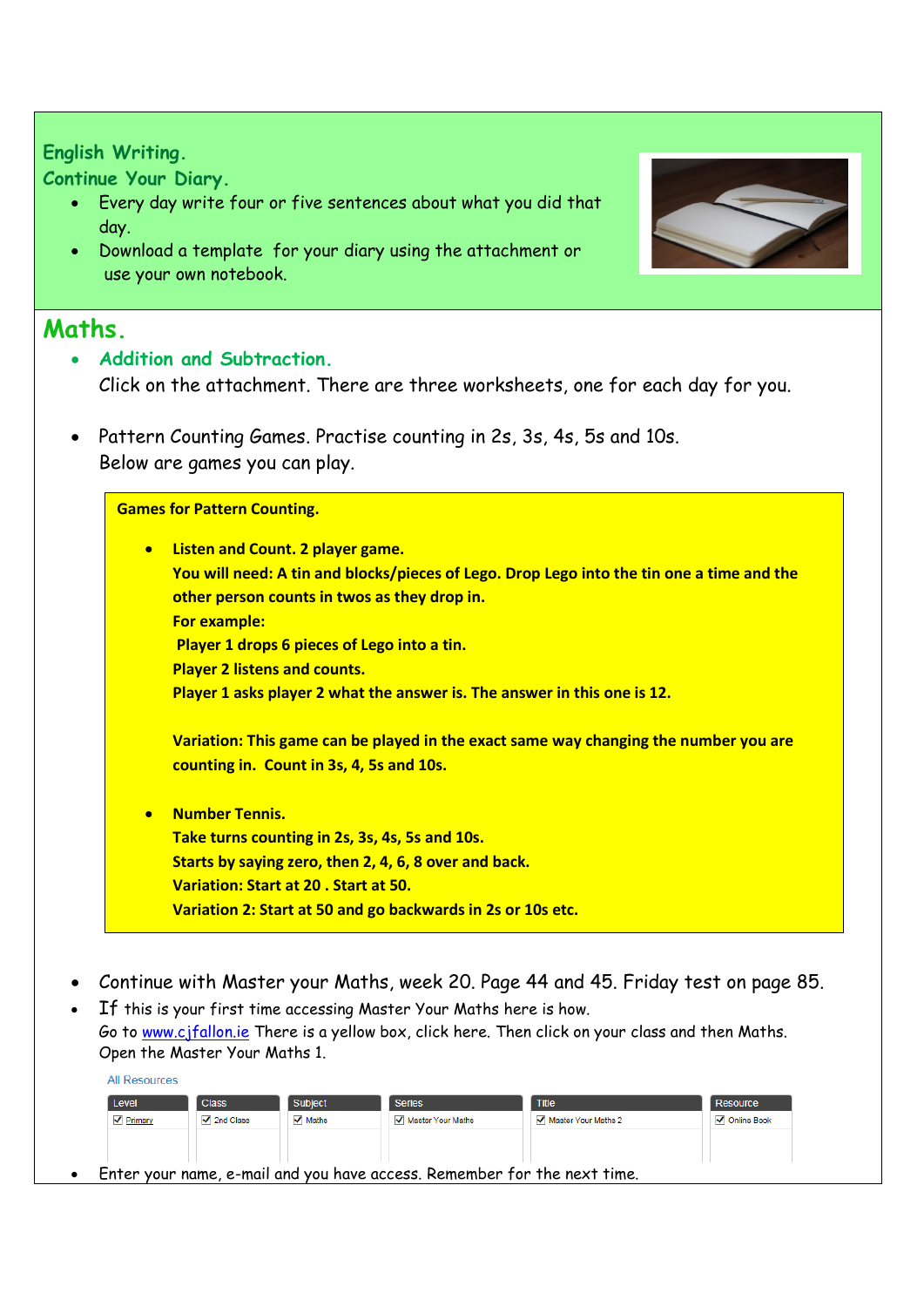There are 12 daily questions. Type in page 44 in the top right corner and do week 20. Say the answers out loud or record.



- If you have not used Abair Liom online before follow the instructions on the attachment to get set up.
- Click on the attachment for lots of activities for Gaeilge for this week. It is based around the topic of a Picnic.